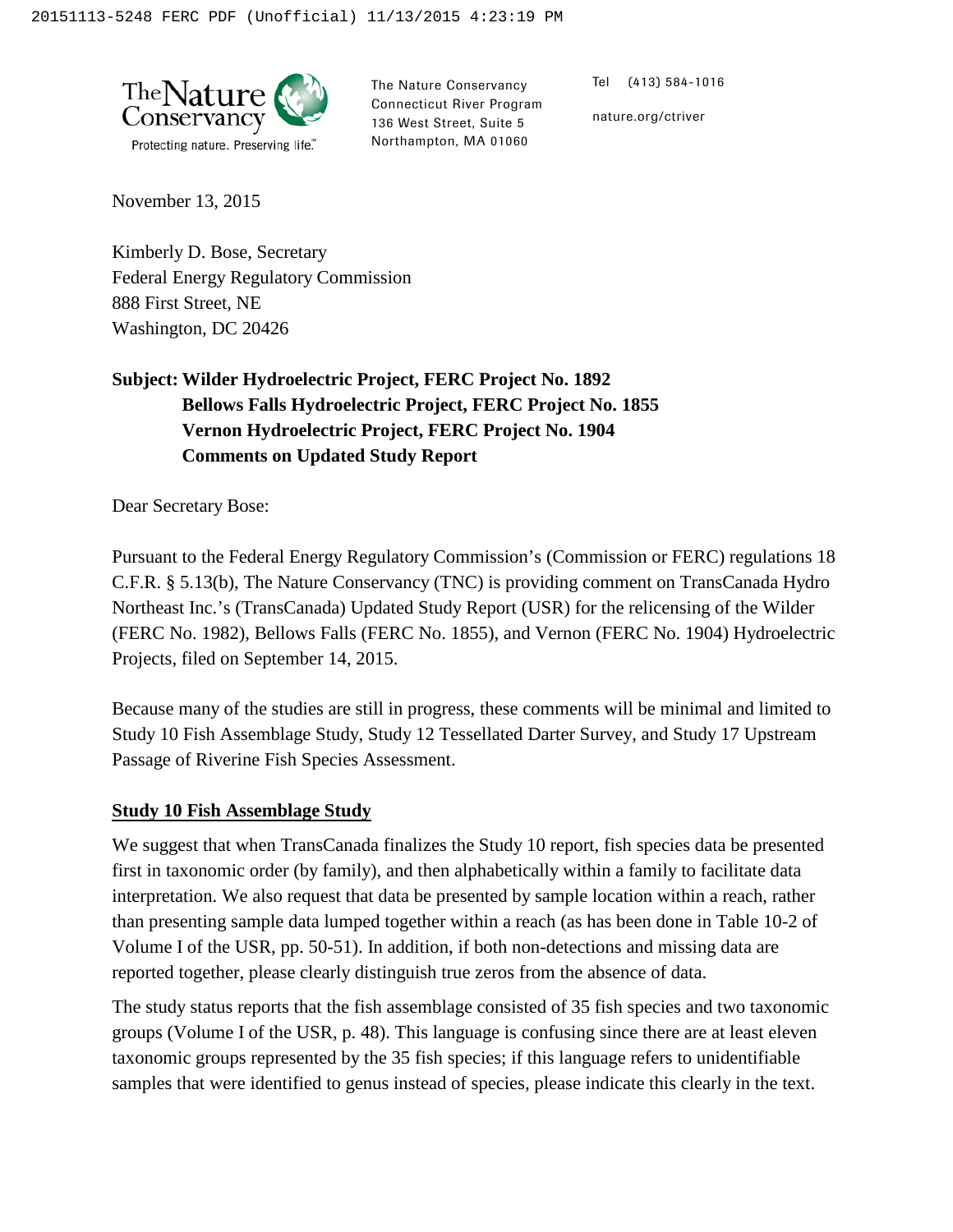We also believe there is a possibility that the bridle shiner sampled in the Wilder impoundment was a misidentification, perhaps of a bluntnose minnow, since bridle shiner is not known to occur in this area. We suggest that if the specimen was preserved, that it be provided to staff at the New Hampshire Fish & Game Department for an additional expert opinion. If the specimen was not preserved, please provide justification (preferably including photos) for the bridle shiner identification.

## **Study 12 Tessellated Darter Survey**

TransCanada's Revised Study Plan for Study 12 states, "Beach seine/backpack electrofish sampling will be used for sampling within all strata (i.e., habitat types) featuring shallow, wadeable water depths..." However, the USR suggests that the only method employed for study 12 was snorkeling, and no variance from the Study Plan was acknowledged. We request that TransCanada please note this as a variance to the Study Plan and provide justification for the change.

## **Study 17 Upstream Passage of Riverine Fish Species Assessment**

Please reconfigure table 17-1 (Volume I of the USR, p. 48) to include separate counts of upstream and downstream passage of each fish species in addition to sum totals (upstream plus downstream) of passage counts.

Thank you for this opportunity to provide comment on TransCanada's Updated Study Report. If you have any questions regarding the preceding comments, please contact Katie Kennedy at the Nature Conservancy's Connecticut River Program office (413-586-2349 or [kkennedy@tnc.org\)](mailto:kkennedy@tnc.org).

Sincerely,

Kim hut

Kimberly A. Lutz Director, Connecticut River Program The Nature Conservancy

Michell Kennedy

Kathryn D. Mickett Kennedy, Ph.D. Applied River Scientist Connecticut River Program The Nature Conservancy